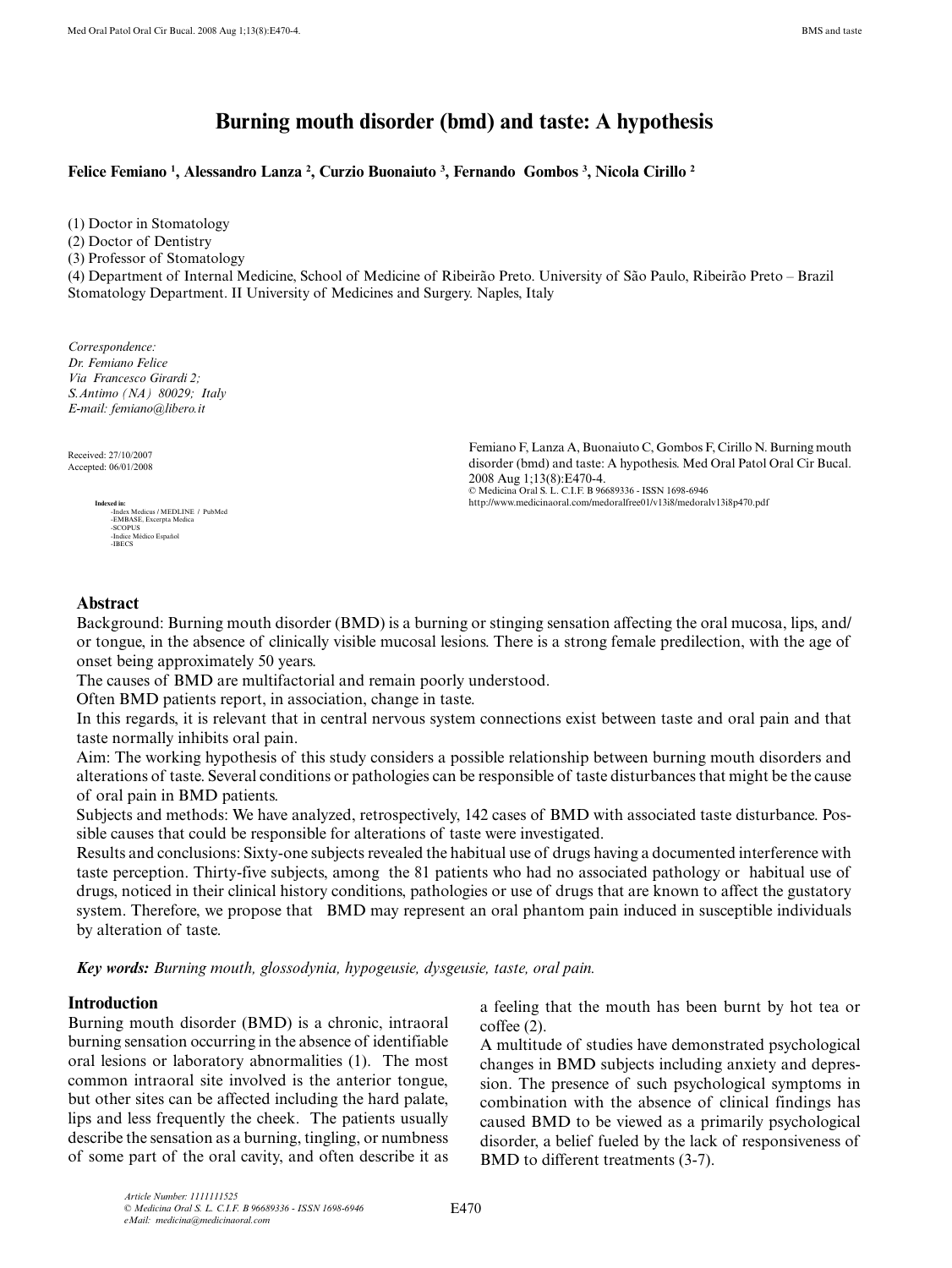In contrast to the above, there is a growing body of evidence that BMD may not always be psychological at origin, and may prove to be a model for other pain disorders both in the orofacial area and elsewhere (8-12). Burning and pain, the main features in BMD, are also characteristic features of some post-traumatic nerve injuries. In the latter, however, additional sensory abnormalities are often present which manifest as changes in perception of touch, temperature, two-point discrimination and pain (13, 14). No definite neurological causes of BMD have yet been identified but we have provided some evidence that it may be an intraoral form of neuropathic pain (15).

Patients with oral burning often report taste illness with dysgeusie or hypogeusie.

Thus, we have hypothesized that BMD may associated with or depend on taste disorders.

#### **Subjects and Procedures**

#### *Obiectives*

Aim of this study is to evaluate a possible relationship between BMD and taste disorders.

#### *Inclusion criteria*

We have analyzed 142 Italian patients affected by BMD (85 females and 57 males; median age 53 years).

All patients came to our clinical observation in a period referred to 2004-2005 complaining of oral burning associated to taste disorders (disgeusie or hypogeusie or normal taste but no flavor) in absence of any oral pathological evidence which could justify the oral pain. In particular, the majority of patients reported a reduction of bitter taste (hypogeusia) and metallic taste (dysgeusia).

BMD diagnosis was performed after using of a blood and instrumental protocol as listed in Table 1 and excluding whatever haematic and instrumental alteration.

#### *Exclusion criteria*

Patients having history of contact allergy and parafunctional habit were excluded from our study. Patients with associated pathologies that could be responsible for oral

|        |  | <b>Table 1.</b> Blood and instrumental protocol for BMD diag- |  |  |
|--------|--|---------------------------------------------------------------|--|--|
| nosis. |  |                                                               |  |  |

| Full blood count                                |
|-------------------------------------------------|
| Random blood glucose                            |
| Alanine and aspartate transaminase              |
| Serum ferritin                                  |
| Serum total IgE (paper radio-immunoadsorbent    |
| $test = PRIST$                                  |
| Serum vitamin Vit. B12                          |
| Serum antinuclear (ANA) and extractable nuclear |
| antibodies (ENA)                                |
| Serum antibodies to Helicobacter Pylori         |
| Scintigraphy glands salivar                     |
| Oral tampon for candida research                |

burning were excluded: oral candidiasis, gastroesophageal reflux disease, diabetes, anemia, Sjögren's syndrome, nutritional deficiencies ( vitamin B-12, niacin, iron, or folic acid), and HIV.

Every patient was informed of the purpose of our study and informed consent was obtained.

*Study design*

Medical history of every patient was considered. Particular attention was paid on the presence of concomitant pathologies and/or use of drugs.

Data were analyzed by Wilcoxon signed rank test.

#### **Results**

The results obtained by clinical and anamnestic examination of the 142 BMD patients with taste disorder and the list of drugs taken are shown in Table 2. Sixty-one patients revealed concomitant pathologies along with use of various drugs (BMD-A). The list of substances that are documented to interfere with taste is shown in Table 3 (16-22); On the basis of such data which are reported from the data bank of drug –vigilance "Banque Nationale Française de Pharmacovigilance", it appeared that most drugs taken by BMD patients have been shown to cause taste disturbance (23).

In the majority of these cases, whenever possible, the substitution of the indicted drug allowed a spontaneous resolution of taste disturbance and a contemporary reduction or resolution of oral burning.

For the 81 patients (BMD-B), who had reported no associated pathologies or habitual use of drugs, the diagnosis of BMS (burning mouth syndrome) was performed. The clinical history of these subjects, retrospectively, was considered.

Therefore we analysed conditions, minor pathologies or occasional use of drugs happened 30 -60 days before the onset of oral burning along with taste disorder. For 46 patients, we didn't discover any pathological conditions that were supposed to be able to trigger oral burning or taste change. For 14 patients, herpes simplex, herpes zoster, mastoiditis and purulent otitis media were detected. Five patients revealed a transitory hypoaesthesia to the lower lip, the anterior hard palate or one side of the tongue after influenzal episodes or a local anaesthesia for dental treatment in the lower dental arch before the onset of BMD. Head trauma was found in recent medical history for two subjects. All the above conditions or pathologies have been demonstrated to be responsible for damage of nervous tract of taste. Other 14 subjects reported previous use of antibiotics which are known to interfere with taste receptors (Table 4). For these subjects, there was spontaneous complete or partial resolution of oral subjective symptomatology following the resolution of transitory pathology or condition in about 1-3 months and in absence of drugs therapy (24-28).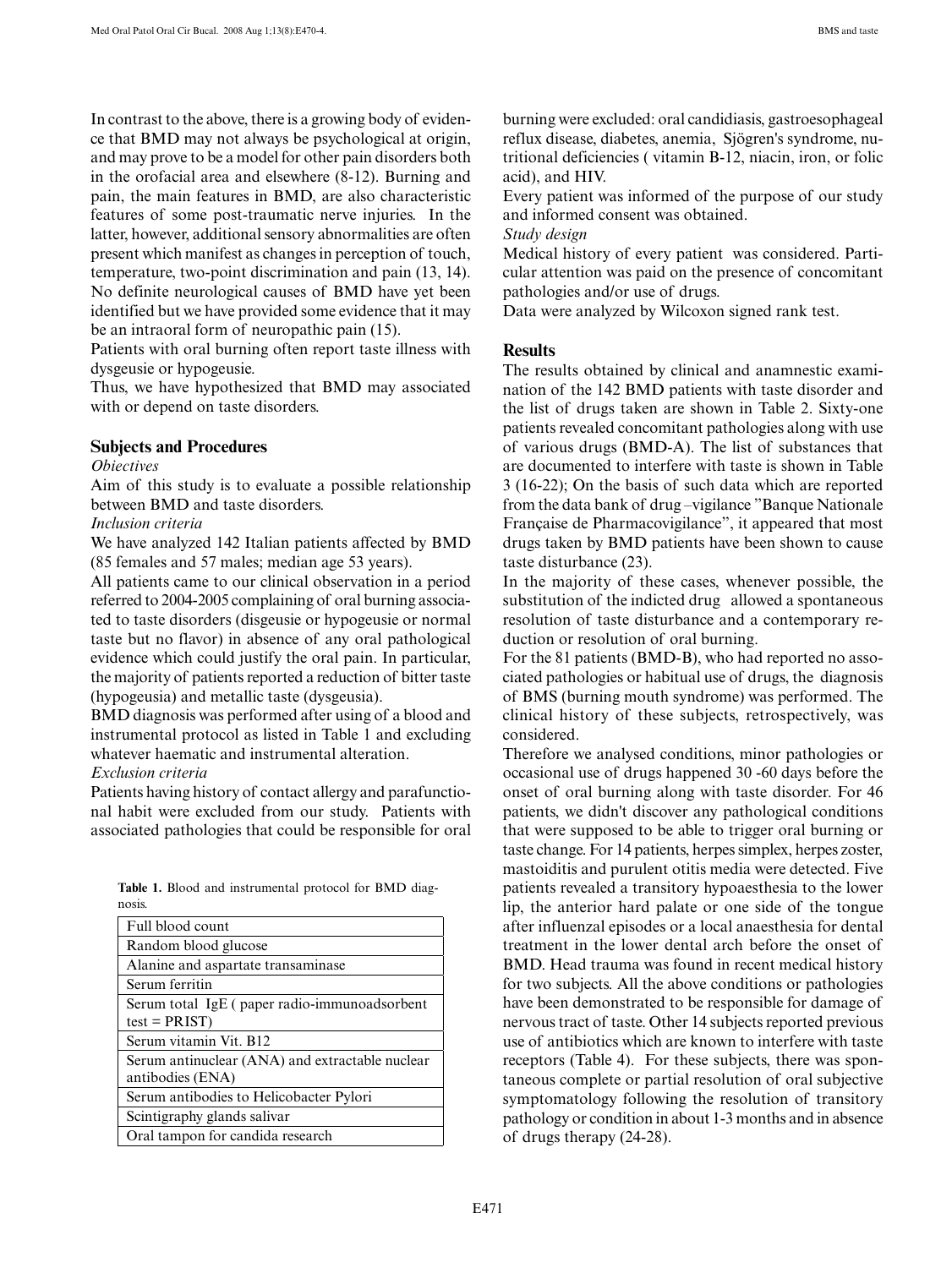| <b>Concomitant pathologies</b>                                            | Number of patients affected<br>$X$ (n females) | $(\%)$ of patients affected | Drugs taken                                              |  |
|---------------------------------------------------------------------------|------------------------------------------------|-----------------------------|----------------------------------------------------------|--|
| Several kind of<br>pathologies in single<br>form or associated<br>(BMD-A) | 61 $(32 F)$                                    | 43                          |                                                          |  |
| None (BMD-B)                                                              | 81 (53 F)                                      | 57                          |                                                          |  |
|                                                                           |                                                |                             |                                                          |  |
| Kind of pathologies                                                       | <b>Total number for pathology</b>              |                             |                                                          |  |
| Hypothyroidism                                                            | $17*(11)$ F)                                   | Thyroxine                   |                                                          |  |
| Depression                                                                | $14*(9F)$                                      |                             | Zopiclone, Benzodiazepine,<br>Carbamezapine              |  |
| Hyperthyroidism                                                           | $3*(2)$ F)                                     |                             | Carbimazole, propyluracil                                |  |
| Hypertension                                                              | $13*(6 F)$                                     |                             | ACE-inhibitor                                            |  |
| Hypercholesterolemia                                                      | $16*(10)$ F)                                   | Statin                      |                                                          |  |
| Colitis                                                                   | $2*(1)$                                        | Sulphasalazine              |                                                          |  |
| Ischaemic heart disease                                                   | $11*(5 F)$                                     |                             | Calcium-antagonist, beta-<br>blockers, nitrates, heparin |  |
| Obstructive pulmonary<br>disease                                          | $5*$ (2 F)                                     |                             | Beta2-agonist                                            |  |

## **Table 2.** Concomitant pathologies and drugs used in BMD patients.

\* Wilcoxon signed rank test P value is 0,0039

### **Table 3.** Drugs interfering with taste (15-21).

|                         | <b>ACE</b> inibitors  |  |  |
|-------------------------|-----------------------|--|--|
| Cardiovascular          | Calcium antagonists   |  |  |
|                         | Beta blockers         |  |  |
|                         | Terbinafine           |  |  |
|                         | Imidazole             |  |  |
| Antimicrobials          | Mefloquine            |  |  |
|                         | Macrolides            |  |  |
|                         | Quinolines            |  |  |
|                         | D-penicillamine       |  |  |
|                         | Hydroxychloroquine    |  |  |
|                         | Sodium aurothiomalate |  |  |
| Antiinflammatory        | <b>NSAIDs</b>         |  |  |
|                         | Aspirin               |  |  |
|                         | Cortisone             |  |  |
|                         | Zopiclone             |  |  |
| Central nervous system  | Zolpidem              |  |  |
|                         | Carbamazepine         |  |  |
|                         | Carbimazole           |  |  |
| Endocrine and metabolic | Propylthiouracil      |  |  |
|                         | Statin                |  |  |
|                         | Fibrate               |  |  |
|                         | Methotrexate          |  |  |
|                         | Cyclophosphamide      |  |  |
| Antineoplastic          | Epirubicin            |  |  |
|                         | Ciclosporin           |  |  |
|                         | Sulphasalazine        |  |  |
| Gastrointestinal        | Domperidone           |  |  |
|                         | Beta2-agonists        |  |  |

**Table 4.** Pathologies and condition or drug use found in previous clinical history for 81 BMD-B patients with no current medical history.

| <b>Number</b> | $\frac{0}{0}$ | Pathology or drug use |                   |  |
|---------------|---------------|-----------------------|-------------------|--|
| $46*$         | 57            | None detectable       |                   |  |
| $5*$          | 6             | Oral hypoaesthesia    |                   |  |
| $3 *$         | 4             | Oral herpes simplex   |                   |  |
| $4*$          | 5.            | Facial herpes zoster  |                   |  |
| $4*$          | 5             | Purulent otitis media |                   |  |
| $3*$          | 4             | Mastoiditis           |                   |  |
| $2*$          | 2             | Head trauma           |                   |  |
| $14*$         | 17            |                       | Imidazole         |  |
|               |               | Antibiotics           | Macrolides        |  |
|               |               |                       | <b>Ouinolones</b> |  |
|               |               |                       | Peniciline        |  |

\*Wilcoxon signed rank test P value is 0,0156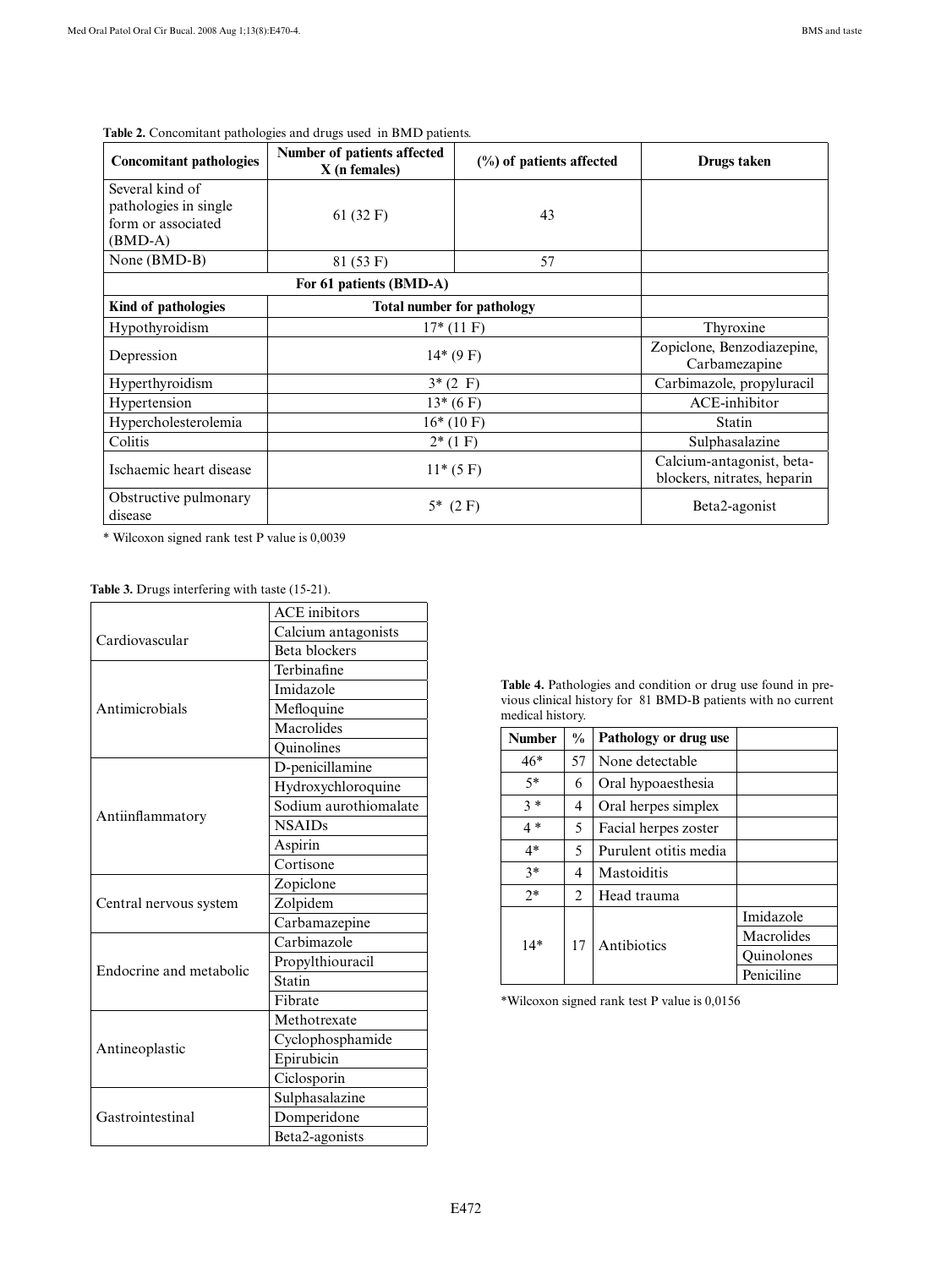#### **Discussion and Conclusion**

In this retrospective study, we have attempted to evaluate whether changes in taste perception might be responsible for some BMD cases. We have found that 61 BMD patients revealed associated pathologies for which they took drugs known to interfere with taste (BMD-A), as it is quoted in the literature (16-22). Furthermore, 35 out of 81 patients with BMD without associated systemic diseases (considered as BMS patients: BMD-B) reported in their clinical history some pathologies, conditions or use of drugs that are recognized to potentially interfere with taste. For all these patients (61 BMD-A + 35 BMD-B) we propose that taste disturbance may be responsible for oral burning and pain, especially in supertaster (persons with higher number of papillae).

Anatomical associations between perception of taste and oral pain support the idea that damage to gustatory system might be associated with oral burning phantoms as well as taste phantoms (perception of taste in absence of stimuli) (29). Thus, BMD could represent an oral pain phantom induced, in predisposed individuals, by damage to gustatory system. Normally, taste input inhibits the area of the brain receiving input from the trigeminal nerve (30). Damage to the chorda tympani or disorder to the gustatory system release that inhibition leading to intensification of normal trigeminal sensations as well as phantom trigeminal sensations (31). Trigeminal sensations include oral pain as well as sensations of touch (swelling) and oral dryness.

The taste buds are largely diffused in the epithelium of dorsal surface of tongue, whereas less represented they are within mucosa of the palate, pharynx, epiglottis and third superior of esophagus. In the tongue, the taste buds are located in papillae circumvallate, foliate and more in fungiform papillae (32, 33). The number of fungiform papillae is related to genetic variation in the ability to taste, a variation discovered in 1931 when Fox found that some individuals could taste the bitter compound phenylthiocarbamide (PTC) while others could not (34). Subsequent study has shown that individuals unable to taste PTC and related chemicals have the smallest number of fungiform papillae (35).

Individuals who can taste PTC can be divided into medium and supertasters. The supertasters have the largest number of fungiform papillae. It may be that women are like men supertasters and this would explain explain the greater prevalene of BMD in woman than in men. Each fungiform papillae contains, on average, six taste buds and each taste bud is surrounded by a basket-like collection of pain neurons. Thus, a supertaster appears to be a superperceiver of oral pain (36, 37). There are several lines of evidence supporting this hypothesis that could explain why the BMD is found predominantly in postmenopausal women. Indeed, the ability to taste bitter substances is reduced following menopause due to decrease in estrogenic rate (38). Furthermore, there is evidence that taste normally inhibits oral pain. This was demonstrated by anaesthetizing the chorda tympani just on one side. In this study the intensity of oral pain produced by capsaicin (the compound that makes chilis burn) intensified on the side of the tongue contralateral to the anaesthesia; however, this occurred in supertasters, not in nontaster ones (6, 38-40). Similarly, the reduction of taste perception for disturbance to gustatory system, by releasing the inhibition on oral pain, may cause increase in the perceived intensity of oral burning and this is proportional to the density of fungiform papillae (supertaster subjects). Consistently, topical anaesthesia of the mouth intensifies oral burning sensation in many BMD patients. Just as with the anaesthetic effects on taste phantoms, the intensification of a phantom with anaesthesia suggests that the phantom arises from release of inhibition (38-42).

The several drugs utilized by 61 patients of the BMD-A group, previous conditions and pathologies for 21 subjects and previous use of antibiotics for 14 subjects (among 81 BMD-B patients) might be responsible for taste disorder for chemical interference on development and maturity of taste receptors, with subsequent onset of oral pain. This suggests that BMS is a sensory phantom that can arise when tonic inhibition processes in the central nervous system are disrupted (42).

Damage of the gustatory system, therefore, by releasing pain inhibition by taste, might cause to patients to experience of oral pain in absence of visible oral lesions (43). Furthermore, we have recently reported that patients with hypothyroidism often suffer from oral burning and/ or dysgeusia. This finding is worth of note given the well known effect of thyroid hormones in the maturation of fungiform papillae. Thus, hypothyroidism could act as a negative factor for the development of papillae, with subsequent reduction in taste perception and eventual release of inhibition on the trigeminal somatic-sensorial sensitivity (44). Pathology such as head trauma and upper respiratory infections, otitis media, and herpetic infections are known to damage taste and to reduce the perceived bitterness of PROP (6-n-propylthiouracil (28,45,46).

We propose for BMD patients to valuate every condition and use of drugs that could interfere with gustatory system and be responsible for BMD. For these cases, sometimes, the substitution of this drugs could resolve the oral burning.